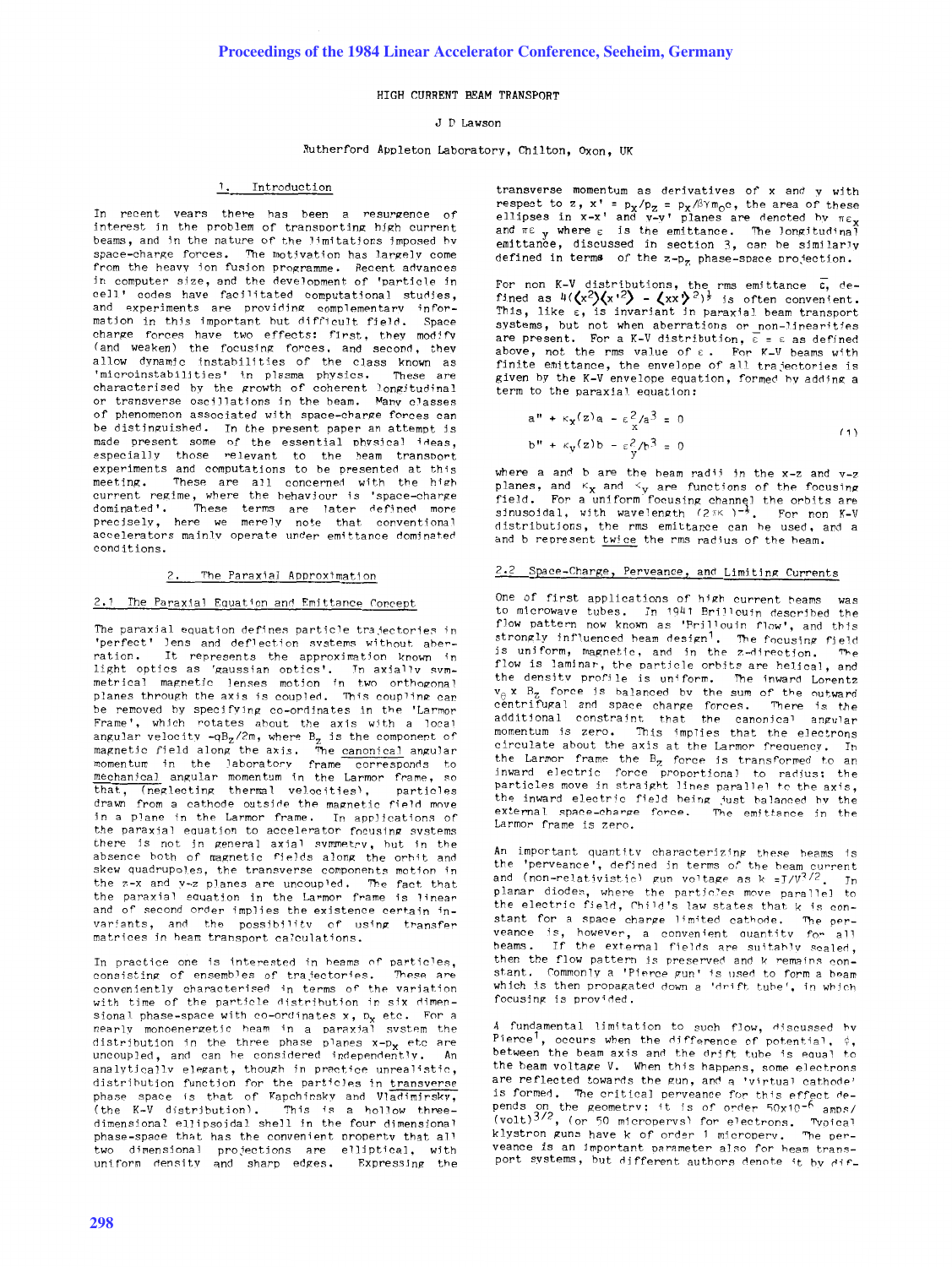ferent symbols and the term perveance is not vet in general use. A convenient dimensionless form, generalized to relativistic energies and un-neutralised **beams may be written jn various \o..rays as** 

$$
K = 2Nr_{C}/\beta^{2}\gamma^{3} = 2I/\beta \gamma^{2}I_{A} = \omega_{D}^{2}a^{2}/2 \beta^{2}r^{2}c^{2}
$$
 (2)

where  $r_c$  is the classical particle radius  $a^2/4\pi\epsilon_0 m_0 c^2$ , I<sub>A</sub> is the Alfven current I<sub>A</sub> = ( $u_{\rm T6\ cm}$ <sub>0</sub>m<sub>0</sub>c<sup>3</sup>)βγ/q, and w<sub>p</sub><br>is the plasma frequency measured in the beam frame,  $\omega_{\rm p}$ <sup>2</sup> = nq<sup>2</sup>/m<sub>o</sub>y<sub>6</sub>. For electrons, at non-relativistic energies,  $\zeta$  =1), K=15000k.

The perveance enables the force tending to disperse the beam to be quantified. For a heam with a K-V distribution it can be included in the envelope equation, and, since the forces in an elliptical charge distribution depend on hoth axes, the two equations 1 are coupled to give

$$
a'' + \kappa_X(z)a - \epsilon_X^2/a^3 - 2K/(a+b) = 0
$$
 (3)

together with a second equation with  $v$  instead of  $x$ and b and a interchanged. The space charge force varies linearly with radius r to a maximum value at<br>the beam edge**.** The field gradient itself is proportional to the current and inverselv proportional to the square of the beam radius, resulting in a force at the beam edge inverselv proportional to the beam radius.

For a given type of focusing system, limiting currents can be found by balancing the forces tending to focus the beam against those tending to disperse it, namely the emittance and perveance terms, both of which have negative sign. The space-charge can readily be seen as representing an outward force; the finite emittance can be interpreted as a force arising from the pressure gradient in the beam. (This can be found quite simply from the appropriate pressure tensor). This simply from the appropriate pressure tensor). balance of forces evidently gives a limiting current much smaller than the basic perveance limitation given earlier. Indeed, in most accelerator situations the difference of potential between the axis and the beam edge is quite negligible compared with the beam energy. Instabilities can further reduce the limiting currents: these topics are discussed later.

#### 2.3 Flow in a Uniform Focusing Channels

It is instructive to examine the role of the parameters by considering some special simple solutions to Ea.3. An axially symmetric beam with a=b is considered first, with uniform focusing such that  $\kappa(z)$  is in-<br>dependent of z and equal to  $(1/\chi)^2$ . Two verv simple and well known solutions represent waists in regions without focusing. The appropriate equations are found by including only the relevant terms in Eq.3. In the absence of space-charge, the emittance dominated waist<br>is given by a"a<sup>3</sup> =  $\varepsilon$  <sup>2</sup>. This is a hyperbola, with asymptotic angle  $\theta_e = \epsilon/a$ . With space charge but no emittance, the space-charge spreading curve is given bv a"a = K. There is no simple analytical expression for  $a(z)$ , but the tangential hyperbola at the waist has asymptotic angle  $\circ$   $_{3}$  = K<sup>t</sup>. With both space-charge and emittance, the corresponding angle is given by

$$
\Theta^2 = \Theta^2 + \Theta^2 = K + a^2/\epsilon^2
$$
 (4)

The beam is designated 'emittance' or 'space-charge' dominated according to whether  $\theta_{\mathbf{e}}$  is much greater or much less than  $\Theta_{\mathbf{S}}$ . The ratio of these angles,  $K^2a/\varepsilon$ , is a function of the beam radius; in a converging or diverging beam there can be a transition between these **two regimes.** 

Another interesting simple solution is that appropriate to a uniform focusing system, where  $K$  is independent of z. For a uniform beam  $a'' = 0$ ; all the trajec $t$  are sinusoidal. In the absence of spacecharge, the wavelength is given by  $\bar{x}_0 = a^2/\epsilon$ . If

space charge is present, then  $X = (a^2/\epsilon)(1+Ka^2/\epsilon^2)^{\frac{1}{2}}$ . From these expressions the important result follows that, for a beam of radius a

$$
\frac{\lambda^2}{\lambda^2} = \frac{\sigma_{\Omega}^2}{\sigma^2} = 1 + \frac{Ka^2}{\epsilon^2} = 1 + \frac{\Theta_{\Phi}^2}{\Theta_{\Theta}^2} = 1 + \frac{\omega_{\rho}^2}{2\gamma^2 \omega_{\Phi}^2}
$$
(5)

where  $\sigma / \sigma_0$  is the ratio of the phase change of the oscillation over some fixed length of the channel with and without space charge. (For a periodic system, section  $2.4$ , this length is taken as that of a single period). It is interesting to see the variety of forms in which this expression can be written. In the last expression  $\omega_b$  is the betatron frequency in the absence of space charge. The parameter  $\sigma/\sigma_0$  is an important one in beam transport, as will be apparent later. When K=O (or w<sub>p</sub>=O),  $\sigma/\sigma_{\text{o}}$ =1. When E=O, then<br>for finite K,  $\sigma$  =0. This means that the space-charge and focusing forces on a single particle balance, so that the particle moves in a straight line parallel to the axis. This is what happens in the Larmor plane in Brillouin flow, as discussed in section ?2. Eauation 5 is fundamental. It can be written in many ways,<br>perhaps a more familiar one is that of Reiser<sup>7</sup>

$$
I = \frac{2\pi\varepsilon_0 m_0 c^3}{q} \quad \beta^3 \gamma^3 \frac{\alpha^2}{a^2} \quad (1 - \frac{\varepsilon^2}{\alpha^2})
$$
 (6)

where  $\alpha$  is the acceptance of the channel of radius a.

It is convenient here to introduce the concept of matching. In a uniform channel the heam is said to he matched when the distribution function of particles in  $xx'yy'$  space is independent of  $z$ . Although in general the distribution function varies with z, an infinite number of matched distribution functions in addition to the K-V distribution can he found. This topic is resumed later.

## 2.4 Flow in Periodic Focusing Channels

Periodic focusing channels are used both in microwave tubes and accelerators. The usual focusing elements are solenoids, magnetic quadrupoles or electric quadrupoles. The phase change of the transverse oscillation experienced by a particle in passing through a single period in the absence and presence of spacecharge are denoted by  $\sigma_0$  and  $\sigma$  respectively. The parameters of the distribution function, in particular the beam radius, are perforce a function of z, and a beam is said to be matched if these parameters are periodic with the lattice period. For such a beam,  $\sigma_0$ depends on the form of the focusing lattice, K, and the mean beam radius,  $\overline{a}$ .

If  $\sigma_0$  is less than about 90<sup>o</sup>, the radius of a matched beam does not vary much along its length; furthermore, if quadrupole focusing is used the eccentricity of the elliptic beam cross-section is small. Under these circumstances it is found that Eqs. 5 and 6 represent a remarkably good approximation, (the smooth approximation). For larger values of  $\sigma_o$ , perhaps of less interest in practice, a more detailed investigation is needed. This has been carried out by  $Reiser^2$ , in his paper a complete analysis, supported by graphs which include form factors for the lattice, is presented.

It is evident from Eq. 6 that within the paraxial theory, the maximum current in a channel of given acceptance is greatest when  $\varepsilon = 0$  and  $\sigma/\sigma_0 = 0$ . Further, there is no limit to the current as the acceptance is increased. In practice, limits would occur either when the channel radius becomes so large that paraxial theory is not valid or, alternatively, when the potential difference between the beam axis and the heam edge becomes comparable to the kinetic energy of the beam particles. From these one can find the more accurate expressions for  $\sigma_0$  and  $\sigma$  / $\sigma_0$  in terms of the lattice parameters and beam radius, and hence find the maximum current for all values of  $\sigma_0$  and  $\sigma / \sigma_0$  for which a matched beam can exist.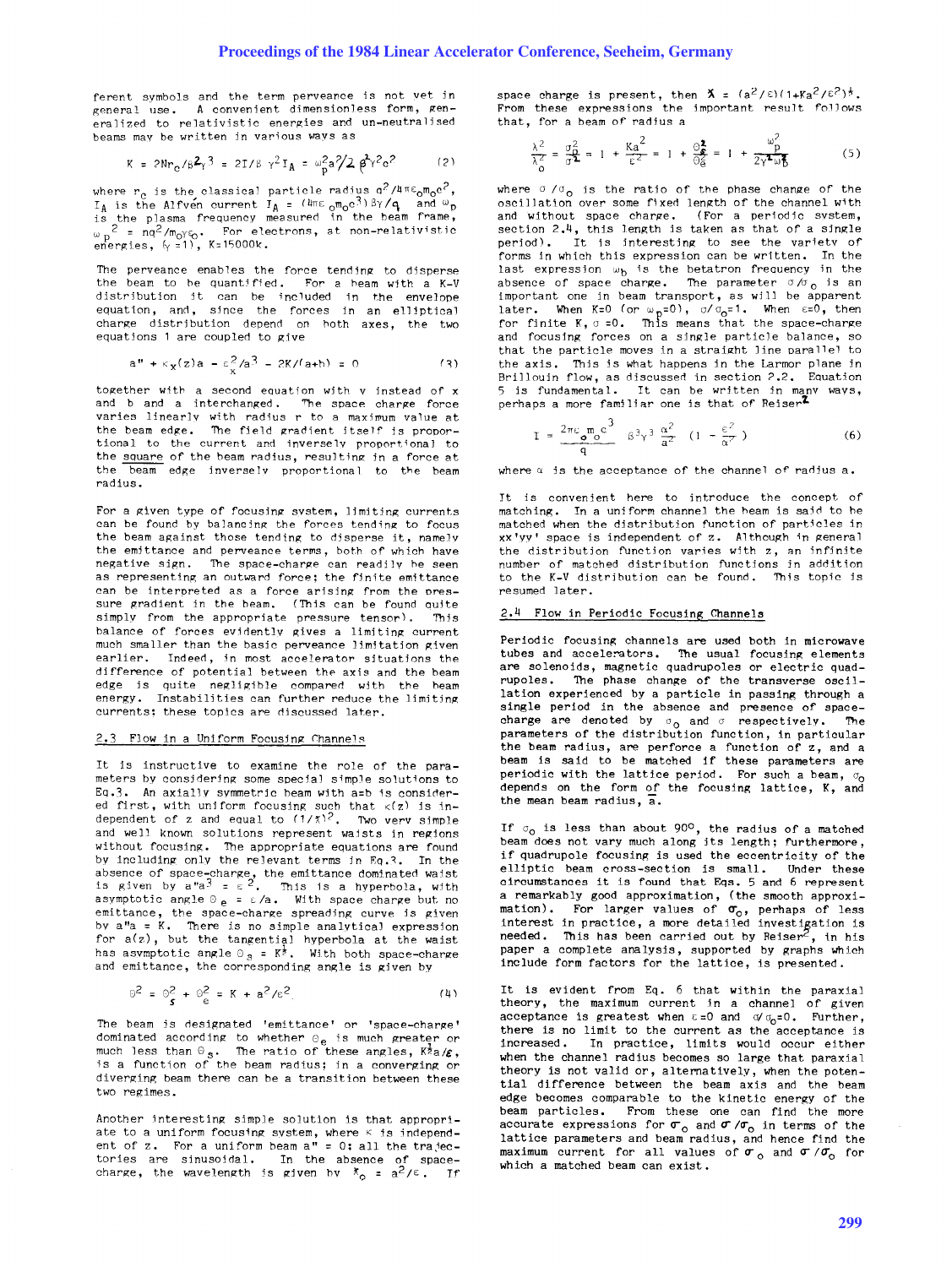## 2.5 Limitations Arising from Beam Instabilty

The effects considered so far are associated with the steady electrostatic fields from the beam space charge. A high current beam represents a charged fluid, or 'non-neutral plasma' with many degrees of freedom. Plasma oscillation can occur, and waves, both longitudinal and transverse, can be propagated. Regarded as <sup>a</sup>plasma, the beam has a highly anisotropic velocity distribution. It can behave as an active medium, where energy associated with directed motion is available for feeding instabilities.

We now discuss plasma type instabilities in the spacecharge dominated regime for an initially paraxial K-V beam, surrounded by a uniform, smooth conducting tube. so that beam-wall interactions can be neglected. The simplest situation is uniform focusing, achievable with a uniform solenoid. A rigorous analysis of the mode structure in such a beam indicates that, perhaps surprisingly, instabilities do exist when  $\sigma / \sigma_0$  <  $0.4.3$  This finding has been verified computationally, details are given in ref.3. These instabilities are mainly of academic interest, since thev arise from the singular nature of the K-V distribution, and saturate very rapidly, resulting in a new distribution with little change of rms emittance. Physically, it has been suggested that the instability is in a<br>similar class to the two-stream instabilitv<sup>4</sup>. At any point in the beam the transverse velocity distrihution is single valued in amplitude, hut isotropic in angle. This amplitude distribution hroadens as the instahility develops and saturates. An alternative viewpoint is that the hollow shell in 4-dimpnsional phase-space suffers Rayleigh-Taylor instability, and rearranges itself to form a distribution with density that de**creases monotonjcal1v from the centre. Tt is known**  from thermodynamic arguments that such distributions are stable $4$ 

In periodic systems other types of instability become possible also. The formal theory, for solenoid and quadrupole channels, using the K-V distribution but  ${\sf not\ the\ smooth\ approximations\ }$  **has been presented by** Hofmann et al'. The matched periodic solutions are Hofmann et  $a_1$ <sup>3</sup>. The matched periodic solutions are first found, and the effects on stability of various forms of perturbation are then determined making use of a linearized Vlasov analysis. Matrix elements for propagation of the perturbation are computed, and the usual rules for stability are applied. Physically, the oscillation amplitude of the individual particles can be considered as being driven parametrically by periodicity associated with the focusing structure.

The linearized analysis of ref.3 indicates the <code>presence of <code>instahilities, and </code> <code>enables</code> the <code>initial</code></code> growth rate to be calculated. It gives no indication, **however, of saturation phenomena.** ~,fanv **resonancps**  have been identified, and the stable and unstable **regions as a function both of**  $\sigma_0$  **and**  $\sigma/\sigma_0$  **are presented jn** ref.~. **From these results a conservative 'working rule' was suggested:**  $\sigma/(\sigma_0 > 0.4$ , and  $\sigma_0 <$  $60^\circ$ .

**To determine the severity of these resonances, especially with more realistic rlistrihutions,computa\_ tiona 1 programmes and beam transport experiments have been undertaken. Present indications Rre that resonances are less sevpre than was originally antjcipateo. In the fjrst place, saturation occurs, resulting ;n**  relatively small emittance growth. Secondly, in non-K-V beams the 'effective'  $_0/\sigma_{\rm O}$  varies for particles with different oscillation amplitudes. This tends to weaken the coherence of the oscillations and sup-<br>presses the instability, (C.f. Landau damping),

The ana lytical work so far discussed has been restricted to paraxial conditions and K-V distribu**tions. For realistic beams, with non-unj form densjty**  profile and (possibly) momentum spread, analytical techniques are too difficult, and recourse must he had

to computation or experiment. romputational **work**  forms a bridge between the theorv, which only deals with unrealistic distributions, and experiment, which shows what really happens.

Before continuing the discussion, it is profitable to examine some of the general features of non-paraxial beams.

## 3. Non Paraxial Phenomena

## 3.1 Uniform Focusing Channels

In the presence of aberrations the elegant simplicity of gaussian optics can no longer be invoked. Transverse motion in orthogonal planes in coupled, and *in*  axial magnetic lenses simple transformation to a Larmor frame is in general no longer possible. The presence of space-charge complicates trajectory calculations, which have do be done in a self-consistent **manner.** 

Despite these difficulties, there are useful approximations that can be made if the non-linearity is not<br>large. We start by reviewing some properties We start by reviewing some properties assoc iated with non-paraxial beam transport systems. Probably the simplest of these conceptually is an axially symmetric focusing channel, uniform in the zdirection, but with a focusing force represented by <sup>a</sup> potential well that is not parabolic, so that the betatron oscillation frequency is a function of the amplitude. Imagine now a parallel beam, with radius a<sub>o</sub>, zero emittance, and zero perveance, injected into such a channel. After travelling a distance large<br>compared with  $\lambda^2/\ell\lambda$ , where  $\Delta\lambda$  is the difference in betatron wavelength for large and small amplitudes of oscillation, thorough 'phase mixing' will have occurred, and the beam will have an emittance of order  $a^2 / \tilde{\lambda}$ . From Liouville's theorem the fine-grained <sup>p</sup>hase-space density is still conserved, (equal to zero!), but the coarse grained emittance has 'grown'. It is found also that the rms emittance has increased. This is invariant in linear systems, but can grow when non-linearity is present. We note that in this example the beam radius starts by being oscillatory, but ultimately becomes uniform with radius a<sub>0</sub>. Strictly, at a given (large) value of  $z$ , there is a correlation between betatron phase and amplitude. In practice, however, the beam is almost indistinguishable from one with small as well as large scale emittance  $a^2 / \pi$  in which all amplitudes and phases are present.

In the presence of space charge the behaviour is similar. An initially oscillatory envelope 'settles down' to one which is independent of  $z$ . In general the radial distribution in density is not uniform. The same is true even for a channel with linear focusing if the density distribution is not uniform, since the overall focusing force is no longer linear.

It is of interest to consider matched distributions in <sup>a</sup>uniform channel that do not have uniform density profile. For a non-uniform beam,  $\sqrt{\sigma}$  is not a well defined parameter, since the betatron oscillation wavelength is a function of amplitude furthermore,  $\omega_{_{\rm I\!D}}$ is a function of radius. Referring to Eq.5, K is defined, but the radius a needs to be generalized. The rms radius  $\langle r^2\rangle$  is a convenient parameter. For a uniform beam, this is just half the actual radius, and<br>so it is convenient to take 2 $\langle r^2 \rangle^{\frac{1}{2}}$  as a, the effective beam radius. Two interesting non-uniform distributions that can be matched to a uniform focusing channel are the water-bag distribution and the thermal distribution. In the water-bag distribution, the phase-space density is uniform within a four dimensional oval volume. In the absence of space-charge this oval is a hyperellipsoid; the radial density distribution in the beam *is* parabolic. As the spacecharge is increased this distribution hecomes squarer, becoming uniform as  $(1+Ka^2/\epsilon^2)^{-1}$  varies from unity to **zero.**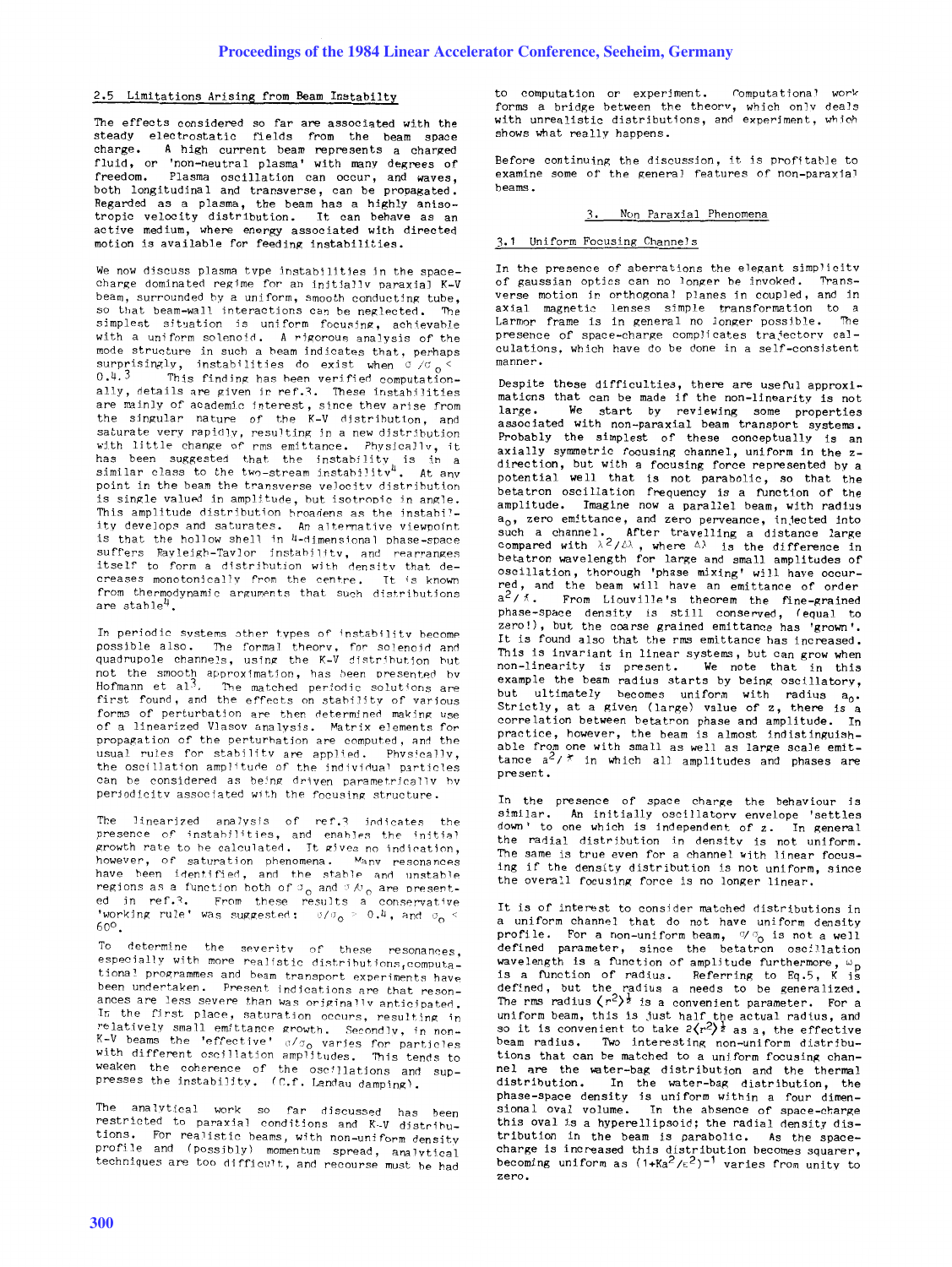In the thermal distribution, discussed in ref.1 for example, the gaussian transverse velocity distribution can be characterised by a temperature that is independent of radius. In the absence of space-charge the profile is gaussian, (a good approximation in most<br>accelerator applications), and as (1+Ka<sup>2</sup>/ɛ<sup>2</sup>)<sup>-1</sup> is varied from unity to zero, the profile again becomes progressively more square. In plasma terms the transition from small to large ratio of beam radius to Debye length marks the transition from emittance to space-charge domination.

Neither of these distributions corresponds to those readily obtainable from a source, except perhaps in the limiting cases of Brillouin flow, (K=O), and a<br>gaussian beam with Ka<sup>2</sup>/ɛ<sup>2</sup> small, often assumed in conventional beam handling calculations. An interesting practical distribution, that cannot, however, be matched to a uniform channel, is one which starts off uniform in real space but gaussian in velocity space. This corresponds to the beam obtainable from a uniform, circular, hot cathode. In the absence of spacecharge, this gives rise in a uniform focusing channel to a series of images of the cathode at half wavelength intervals. Midway between these images are waists with a gaussian profile, for which the transverse velocity distribution is rectangular. By adjusting the focusing field strength the rms heam radius can be held invariant, but the shape, and hence higher moments of the distribution, all varv periodically along the channel.

In the presence of space-charge, the motion is not. periodic. As soon as the profile becomes non-uniform, non-linearity sets in, and phase mixing occurs. Presumably the distribution settles down ultimately to something like the thermal distribution described above. Just what does happen, and to what extent emittance growth occurs is not known.

Under these circumstances, it is pertinent to enquire into the status of the envelope equation for nonuniform beams. Formallv, it can be shown that in the presence of space charge, the envelope equation is still valid provided that a and b are interpreted as twice the rms values. The emittance, however, is not invariant in non-linear systems, so the equation is of limited value. Nevertheless, it is found that in many practical situations, where the beam is not far from being matched, the assumption of invariant  $\varepsilon$  is a good approximation. The first example in this section, however, shows that in extreme cases it can be far from accurate.

We conclude this section by emphasizing that even in a uniform focusing channel, the final form assumed by an initially non-uniform beam with space-charge is not generally known.

### 3.2 Periodic Focusing Channels

For  $\sigma_o > 90^\circ$  smooth approximation appears to be a good one. The determination of matched distribution one. The determi na tion of matched distribution functions in the presence, space charge, however, other than the K-V distribution, is not easy. Indeed, no such distributions seem to have been explicitly described. Presumably in a long channel they are ultimately achieved, computer simulations suggest a squaring of the phase distribution with a form not inconsistent with the 'thermal' steady state beam discussed in section 3.1. Can we be sure that all moments of the density distribution for ever remain finite? Is there scope for 'chaotic' behaviour, and loss of some particles to ever larger amplitudes? These questions mav be academic at present, but could become important if very high efficiency of of transmission is to be<br>achieved in a channel of limited size.

Many simulations have been made of the behaviour of non-K-V distributions in beam transport channels, particularly water-bag and gaussian distributions<sup>3,5</sup>.

Emittance growth occurs: not surprisingly its extent depends very much on the degree of mismatch. An initial rapid change in the first few periods, associated with a radical change of the distribution function, is often found, followed by a decreasing gradual growth. The initial growth is less for beams which have the same rms radius as the matched K-V beam with the same values of K and  $\overline{\varepsilon}$ . Instabilities arising from parametric interactions with the structure also occur, as in a K-V distribution, but to a somewhat lesser extent. This is hardly surprising, since the core of a real beam is almost paraxial, but the outer regions contain orbits with non-paraxial values of  $d/\psi$ .

No attempt is made to summarize the details of these reults here; they will be reported later at this meeting. It is of interest, however, to speculate on the form of the final 'equilibrium' distribution (if there is one), and also on the question of whether a method can be found of predicting the degree of emittance growth. It has been suggested in this connection that the transverse kinetic plus electrostatic energy might be conserved. There are, however, simple situations where this clearly is not the case. The situations where this clearly is not the case. first of these is a dilute beam with  $K=0$ . If a  $K=V$ beam is changed in radius by a matching section from one channel to another, the emittance is conserved, but the transverse energy is not. Another example is an intense beam with large K and zero emittance, confined in a magnetic focusing system of varying strength, so that it changes radius with z. Considering a path of integration radially from the axis to the wall, along the wall, back to the axis at a value of z where the beam radius is different, and along the axis, the radial components of fEdl are clearly different along the two radial parts. Furthermore,  $f_{\text{z}}$ dl=O at the wall, so that  $f_{\text{z}}$ dl along the axis is not zero. This evidently converts longitudinal to radial energy.

Despite these observations, there is some evidence that transverse energy conservation might be approxi-<br>mately true in some circumstances<sup>5</sup>.

### 4. Longitudinal Motion

Longitudinal beam dynamics is usually studied in conjunction with a harmonic travelling wave, with electric field in the direction of motion. In a finite emittance beam  $\Delta z$  and  $\Delta p$  are conveniently measured with respect to the phase-stable particle. In the absence of space-charge the motion in the potential well of the travelling wave is well understood. In the presence of Ez and space-charge, the phase oscil-lation frequency is reduced, as with transverse motion. Only when the bunch is long, and of small radial extent in a large tube can a simple approximation corresponding to the K-V distribution for transverse motion be set up. This requries a para-bolic density variation with z, and a distribution function which does not correspond to a uniformly filled phase-space ellipse?

Unfortunately this is not such a useful starting point for the study of beam transport system as the K-V equation is for transverse motion, since the approximations are too unrealistic. In systems of practical interest the ratio of beam to tube diameter is not small, and this implies that the fields arising from space-charge vary with radius. Furthermore, distributions of current interest in heavy ion fusion research tend to be uniform rather than parabolic,  $q$ iving strong non-linearity. Finally, this non-linearity implies coupling with the transverse degrees of freedom. Approximate models, perhaps more appropriate to linacs. can be constructed with ellipsoidal charge can be constructed with ellipsoidal charge distributions, but unfortunately there is no simple self-consistent analogy with the K-V equation.

The problem of interest in the heavy ion fusion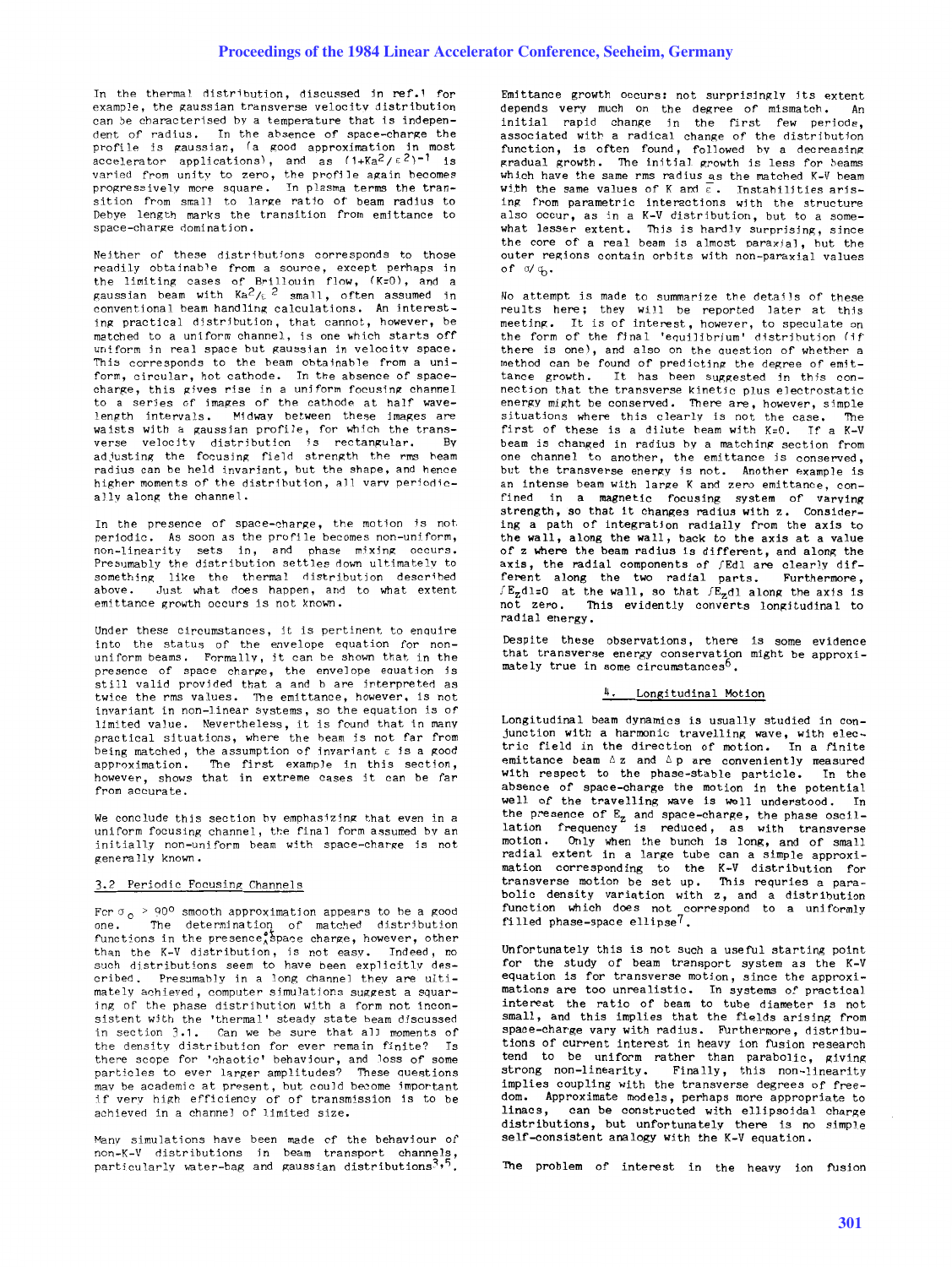problem concerns bunching in a drift space. In the induction linac, acceleration also occurs as the particles pass the acceleration gaps; during final focusing it is the dynamics of a drifting beam in the final transport system that needs to be understood. To the linear approximation described above, a bunch would contract and expand in <sup>a</sup>manner analogous to <sup>a</sup> transverse waist; particles would be mutually 'reflected' and no overtaking would occur. The actual behaviour in realistic system is complex. Formation of a bunch of this sort is a classic problem, well known for many years to klystron designers. No really illuminating analysis seems to exist, but with advancing computer power, progress on understanding this type of situation is beginning to be made, as we shall hear in the following presentation.

The bunching problem is analogous to that of transverse waists discussed earlier. Ouasi steady state analysis, in the presence of applied E<sub>z</sub> fields and<br>acceleration, is more appropriate to accelerator than beam transport systems. The problem of emittance growth in linacs is of course of considerable interest, but outside the scope of the present paper.

As with transverse motion, plasma type instabilities can arise. In beams that are non-uniform and of finite length, the many non-linearities make ana lysis very difficult; computational and experimental approaches are needed. The problem of deciding how to proceed, especially with regard to longitudinal effects, is not easy. It is discussed in the next section.

#### 5. Outlook and Conclusions

Understanding of the behaviour of continuous monoenergetic beams in transport systems has made good progress in recent years. Contributions have come from theory, computation, and experiment. Nevertheless a great deal that will he of practical importance remains to be learned. What, for example, is the effect of walls near the beam that are not cylindrical perfect conductors? After traversing <sup>a</sup> long channel, what is the final state of a beam, and how does this depend on the initial distribution? Since the long term future of accelerators will be as much concerned with high current as high energy, a<br>better understanding of 'tails' and 'halos' is better understanding of 'tails' and 'halos' essential.

With regard to longitudinal motion, much remains to be done. Because of the essential non-linearities all Because of the essential non-linearities, all situations are different, and it is difficult to disen tangle re levant charac terist ic parameters. Care must be taken in devising computations and experiments both that reflect conditions of real practical interest, and also are compatible with one another. Nevertheless our knowledge and experience are still so limited that any work in this field that can be done

for a reasonable expenditure of money and effort is to be we lcomed •

Even more intractable are problems, not discussed in the paper, arising from partial neutralization of beams by ions of the opposite sign. This topic has often been studied, and a great deal of empirical knowledge exists. Electromagnetic isotope separators, for example, rely on almost complete neutralization for their operation. In many situations it is, however, an embarrassment. Although the space-charge force is reduced, neutralization is seldom everywhere complete and this gives rise to unpredictable nonlinear effects. Plasma oscillation giving a 'hashy' beam are often found. These effects are very dependent on the details of particular apparatus, especially such parameters as gas pressure and wall configuration in addition to the particle energy and species. For this reason anything other than very specific studies are difficult to justify.

In conclusion, it is evident that continuous progress is being made in understanding beam transport in the space-charge dominated regime. For longitudingal effects, the problem is so non-linear that progress will depend on ever more elaborate simulations, and we 11 designed experiments. Care ful thought must be <sup>g</sup>iven on how to integrate these two lines of approach; if this is well done, progress can be expected in the coming years.

#### 6. References

- $1.$ J. R. Pierce. 'Theorv and Design of Electron Beams', 2nd ed. Van Nostrand, New York, 1954.
- 2. M. Reiser. Particle Accelerators <u>8</u>, 167, 1978.
- 3. I. Hofmann. Transport and Focusing of High-Intensity Un-neutralised Beams, Adv. Electronics and Electron Physics. Supplement 13 C, 49, 1983.
- 4. I. Hofmann, L. J. Laslett, L. Smith and I. Haber. Particle Accelerators 13, 145, 1983.
- 5. P. Lapostolle. Proc. 7th Int. Conf. on High Energy Accelerators, Yerevan, 1968, p.205.
- 6. J. Struckmeier, J. Klabunde and M. Reiser. 'On the Stability and Emittance Growth of Different Particle Phase-Space Distributions in Long Magnetic Quadrupole Channel'. GSI (Darmstadt) and U. of Maryland preprint. Accepted for publication in 'Particle Accelerators'. 1984.
- 7. D. Neuffer, IEEE Trans. Nucl. Sci. NS-26, 3031, 1979.